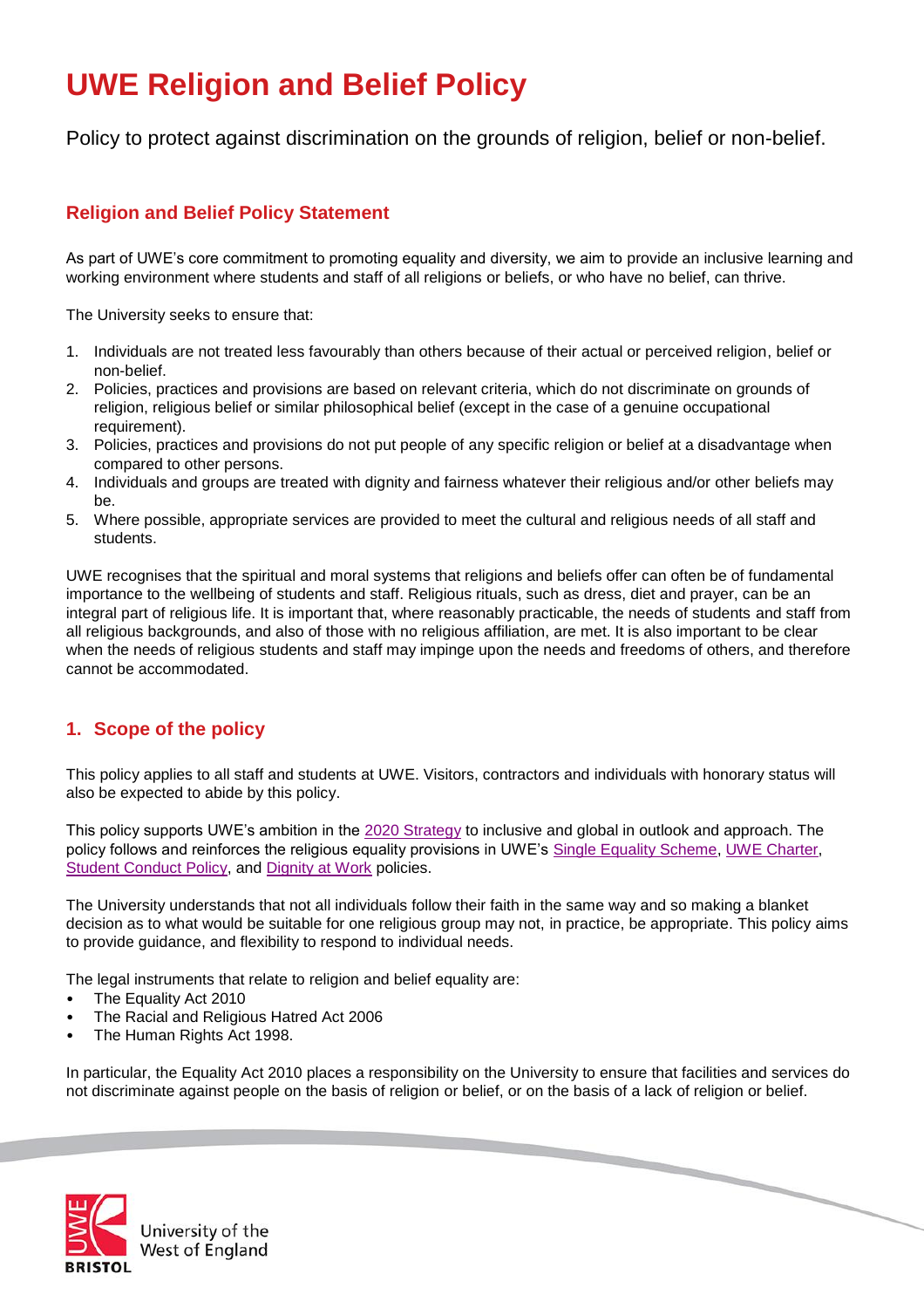## **2. Freedom of Speech**

The University believes that a culture of free and open discussion is essential in its role as an academic institution. This culture can only be achieved if all concerned behave with necessary tolerance and avoid needlessly offensive or provocative action or language. The University expects all persons taking part in its activities to respect its values, be sensitive to the diversity of its community and to show respect to all sections of that community.

The University provides a diverse environment, to encourage discussion, and embrace the critical exploration of questions concerning religion, belief and non-belief. The University expects staff, students, contractors and visitors to respect the freedom of others to express their convictions, religious beliefs or non belief in their own terms. The University will seek to intervene in instances where manifestations of a belief constitute harassment or create conflict that goes beyond open and reasoned debate (see [Section 9 Harassment\)](#page-3-0). The University also has a duty to protect students and staff from aggressive, manipulative or covert forms of proselytism.

Guest speakers can be invited to speak on campus within the framework set out in the University's [Code of](http://www2.uwe.ac.uk/services/Marketing/about-us/pdf/Policies/Freedom%20of%20speech%20policy.pdf)  [Practice on Freedom of Speech](http://www2.uwe.ac.uk/services/Marketing/about-us/pdf/Policies/Freedom%20of%20speech%20policy.pdf) and where relevant should be made aware of the provisions of this policy.

## **3. Religious Dress**

The University welcomes the diversity of appearance that people from different religious and belief backgrounds can bring. However, there may be health and safety considerations that would restrict certain modes of dress in particular contexts. In such cases, it will be necessary for the University to consult with staff/students who may be affected by a restriction to see if an appropriate compromise can be reached.

There are some additional occasions where students may be requested to remove face coverings in order to verify identity (for example at examinations, and for ID card photos). The University will ensure that such requests are handled sensitively, taking into account students' desire for privacy.

## **4. Food Requirements**

The University habitually offers foods suitable for a range of dietary requirements, and will respond positively to requests for food that meets particular requirements (e.g. vegetarian, kosher, halal), ensuring it is labelled appropriately.

### **5. Leave for Religious Observance**

All staff, regardless of religious or similar philosophical belief, are required to work in accordance with their contract. Requests for temporary adjustments to work arrangements will be facilitated as far as is practicable, subject to sufficient notice of religious observance requirements.

Staff practising religious or similar philosophical belief will normally be entitled to take three days of their annual leave entitlement on the dates of most significance to them. Further requests for leave entitlement to be taken at times of religious significance will be treated sympathetically. Statutory leave arrangements include Christmas and Easter, both of which are Christian religious festivals. For all staff, regardless of religious belief, the number of annual leave days overall will remain as in the contract of employment.

Staff may apply for unpaid [leave of absence](https://docs.uwe.ac.uk/ou/hr/IntranetContent/Leave%20of%20absence%20request%20form.doc) of up to one month on religious grounds. Such requests will be considered by the Dean or Head of Service, who will inform the member of staff of the reasons if leave is to be refused.

Individuals considering permanent adjustments to their contract of employment in order to support religious observance may make a request via the [Flexible Working Policy.](https://intranet.uwe.ac.uk/ou/hr/Pages/Flexible-working.aspx) This policy is open to all staff who have completed 26 weeks service. The policy is designed to support staff in balancing external commitments with those of work. Managers are encouraged to consider requests sympathetically; however, all applications will be assessed and considered in line with the policy.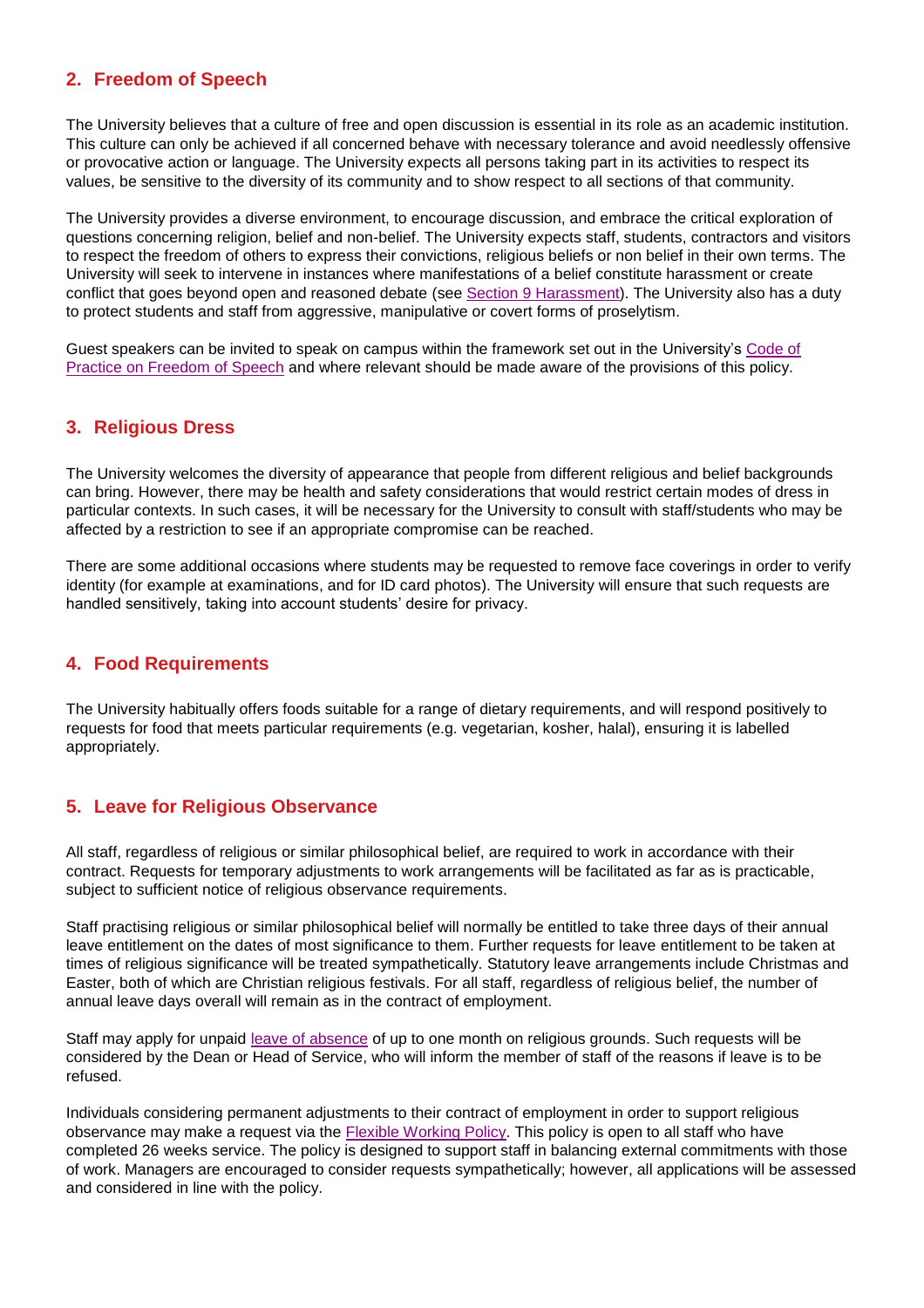Staff may occasionally be required to work at times outside of their usual working hours. If staff have reasons not to work at particular times because of religious observance requirements, these needs should be taken into account where possible by managers in scheduling work.

## **6. Religious Observance and the Academic Calendar**

The University will consult with staff and students so that religious observance can be accommodated into the Academic Calendar, including scheduling of teaching and assessment, as far as is practicable.

#### **Religious Observance and Assessment**

Examination period dates are fixed and publicised in advance and are aligned with other events in the academic calendar. As such, it is not possible to change these dates in order to accommodate the full diversity of religious practices.

The University provides support for students whose religious practices may coincide with the timing of examinations or assessments taken under controlled conditions. The University's [Faith and Spirituality team](http://www1.uwe.ac.uk/students/healthandwellbeing/faithandspirituality) can advise students on how best to manage their religious commitments during this period. Students can also contact [Student Support Advisers](http://www1.uwe.ac.uk/students/academicadvice/studentadvisers.aspx) for advice on any matter that may affect their studies or assessment.

#### **Coursework assessment (including resit coursework)**

Deadlines for coursework assessment are given in advance to students. Therefore, students who are observing religious festivals around the time of the deadline will need to plan their work so it is completed in good time.

#### **Prayers and assessment**

Students are not permitted to leave a scheduled learning or assessment activity in order to pray. Students whose prayer time falls within an examination should make arrangements to fulfil their obligations to pray either before or after the examination. A student who leaves the exam room for any reason cannot return to the exam. This is in line with the code of behaviour for all examination candidates.

## **7. Placements**

Students should be treated fairly and consistently, with dignity and respect wherever they study, or undertake placements as part of their course at UWE. Placements should also be free from undue stress, anxiety, fear and intimidation. The University will take all reasonable steps to ensure that external organisations providing placement opportunities for members of the University community have policies and procedures in place to prevent and deal with issues of bullying and harassment.

When students are on placement, they are expected to adhere to the policies and practices of their host organisation. The student should research these practices and facilities in advance before agreeing to a work placement programme.

## **8. Financial Support for Students**

The University provides information on [financial support](http://www1.uwe.ac.uk/students/feesandfunding/fundingandscholarships.aspx) available to students, and students can get specific advice on financial support available to them from the University's [Money Advice and Funds Service.](http://www1.uwe.ac.uk/students/feesandfunding/feesandfundingenquiries.aspx)

For certain Government and University Funds, students are only eligible for awards if they have already taken out their full entitlement to any statutory support available to them, including tuition fee and living cost loans, meanstested benefits and/or tax credits. This applies even if students feel unable to access repayable funding due to religious reasons (for example, if they feel it conflicts with Islamic Shariah Law).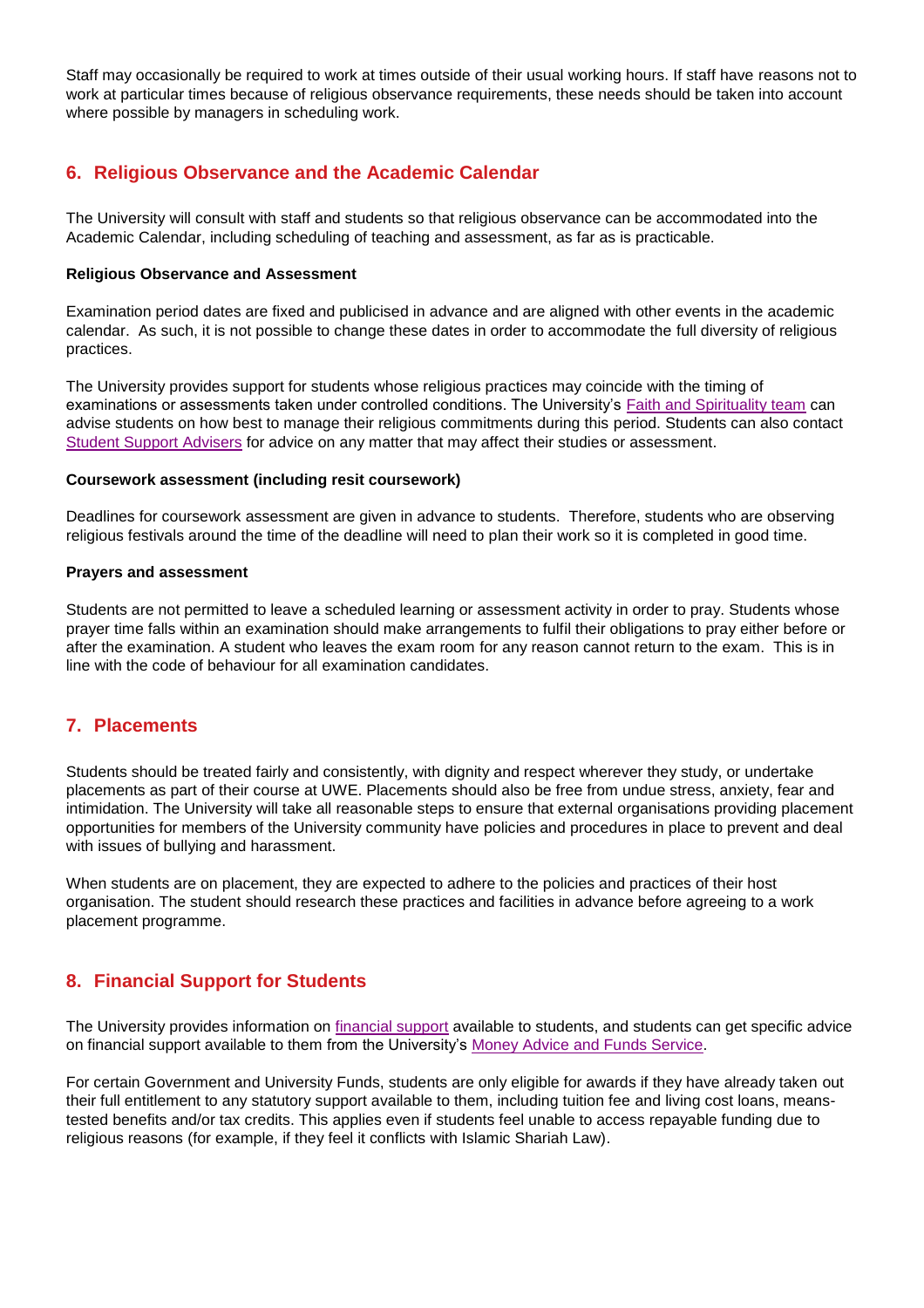## <span id="page-3-0"></span>**9. Harassment**

Harassment on the grounds of religion or belief can occur for a variety of reasons, for example:

- On the grounds of a person's belief or non-belief;
- On the grounds of the belief or non-belief of someone with whom they associate;
- To join or leave a particular faith;
- To express or not express their faith;
- Because they have changed or renounced their religious/belief allegiance.

UWE is committed to providing an environment that is stimulating and supportive and free of harassment, bullying and victimisation, by any person whether University employee, student or an external third party. Procedures for dealing with unacceptable behaviour are covered by the University's [Student Conduct Policy,](http://www1.uwe.ac.uk/students/academicadvice/studentconductpolicy.aspx) [Bullying and](http://www2.uwe.ac.uk/services/Marketing/about-us/pdf/Policies/MC1303-UWE-Policy-for-Bullying-and-Harassment-of-or-b-Students.pdf)  [Harassment Policy,](http://www2.uwe.ac.uk/services/Marketing/about-us/pdf/Policies/MC1303-UWE-Policy-for-Bullying-and-Harassment-of-or-b-Students.pdf) and [Dignity at Work Policy.](http://www2.uwe.ac.uk/services/Marketing/about-us/Human%20Resources/Dignity%20at%20Work%20Policy.pdf)

## **10.Facilities and Services**

The University will endeavour to provide appropriate space and facilities for prayer and religious observance at all its campuses. The Faith and Spirituality team provides information about groups and venues for prayer or worship in the local areas around each campus.

The Octagon on Frenchay Campus hosts a wide range of facilities including:

- The Lounge: Providing a drop-in social space for meeting friends and colleagues, where you can have lunch or make a drink and use computers. The Lounge can also be used for events and meetings.
- The Quiet Room: Offering a quiet space for reflection, prayer and meditation.
- The Reflection Room: Housing a small collection of reference books on faith and spirituality, and is ideal for one to one private conversations, pastoral care, spiritual direction, prayer and meditation.

Dedicated Muslim prayer rooms with washing facilities are available at Frenchay Campus for both men (brothers) (3E41) and women (sisters) (3E44A).

Regular faith group meetings and worship take place at The Octagon at various times through the week.

There is a multi-faith prayer room on Glenside Campus behind the main reception that is available for students and staff during term time between 09:30 and 16:30. A room at Bower Ashton Campus is available from 13:00 to 14:00 each day during term time for prayer and reflection; details of this can be obtained from the Information Point.

## **11.Networks and Support**

UWE offers opportunities for students and staff to explore and practise faith and spirituality. This includes facilities and information on places for prayer and worship, space for private reflection, opportunities to meet others, and advice on spiritual and ethical concerns.

UWE's Faith and Spirituality Team is based in The Octagon on Frenchay campus. The team provides support for students and staff of all faiths or none, including:

- Space and time for worship and private reflection within the University  $\bullet$
- Confidential personal support to anyone with pastoral or spiritual needs
- Regular events to celebrate particular expressions of Faith and Spirituality  $\bullet$
- Advice on spiritual and ethical concerns  $\bullet$
- Support for student and staff faith networks and groups  $\bullet$
- Information about local faith communities  $\bullet$
- Social events and opportunities for people to meet  $\bullet$
- Advice and support for the institution on religious, spiritual and ethical matters  $\bullet$

Members of the Faith and Spirituality Team, including the University Chaplain, can provide advice to students and staff on issues related to this policy. For example, students can seek advice on how to manage their religious observance through teaching, learning and assessment.

UWE Students' Union provides support for [Student Networks,](http://www.uwesu.org/activities/networks/) which bring together students who share similar identities, cultures and beliefs.